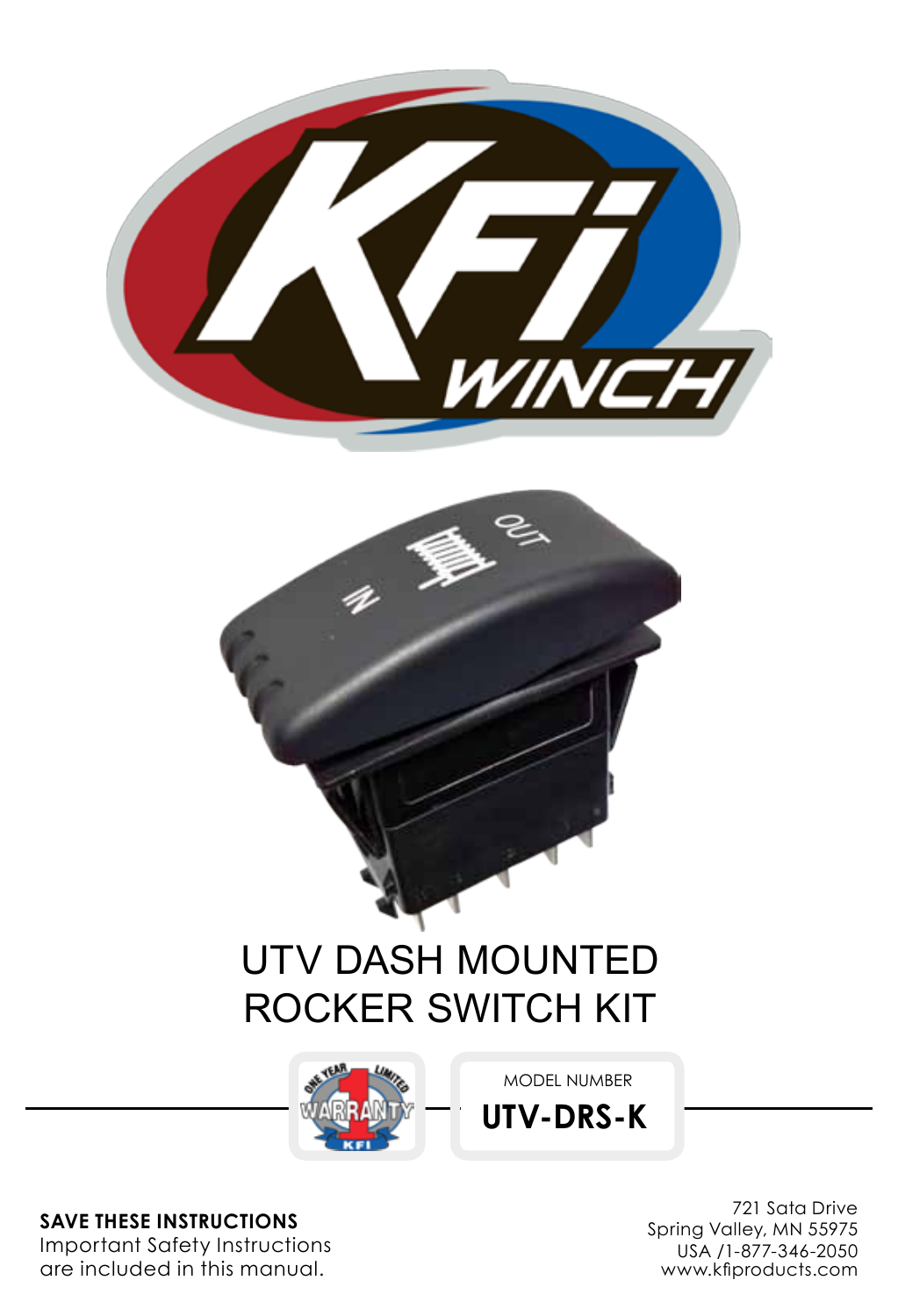**UTV-DRS-K**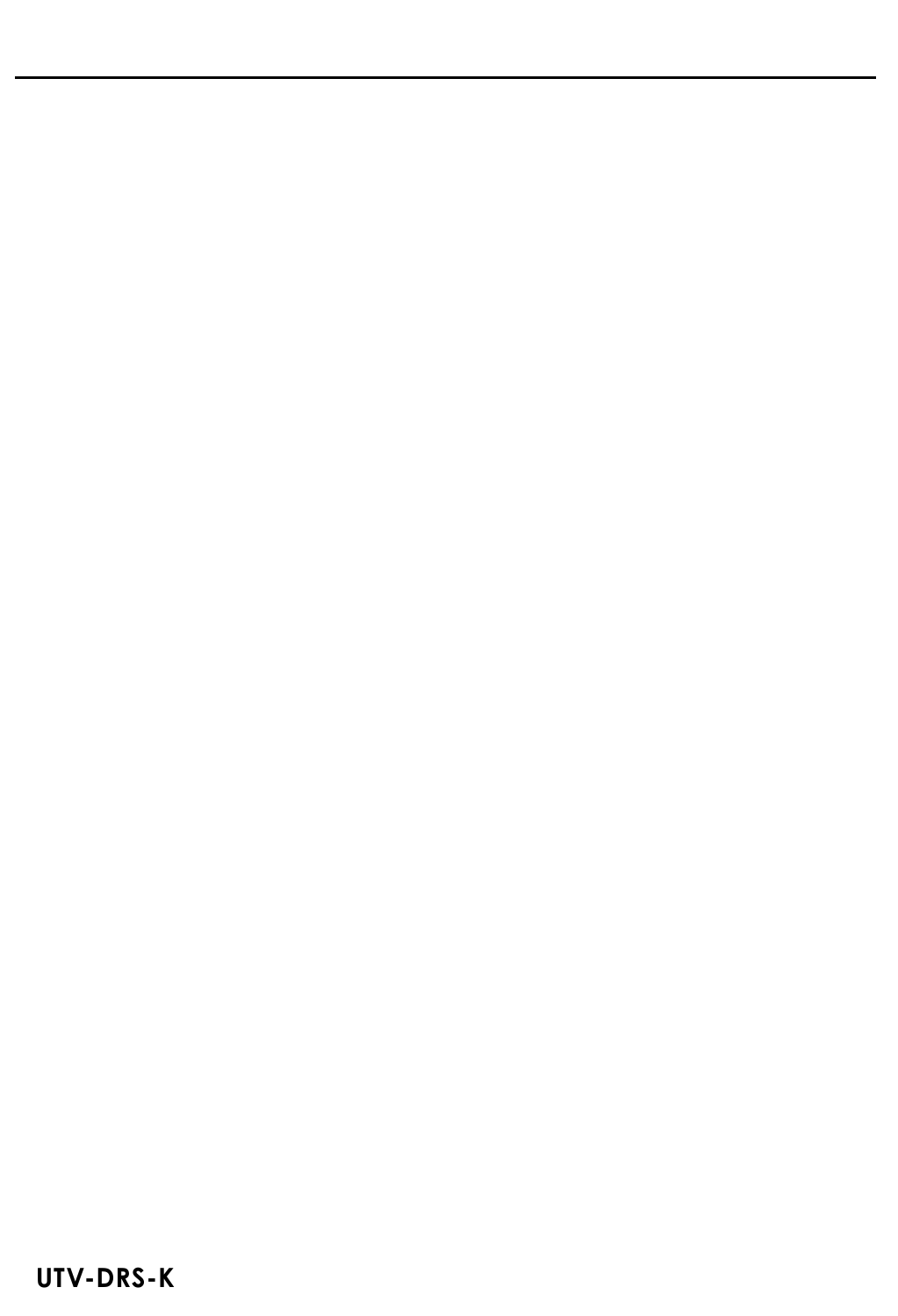#### **UTV Dash Rocker Switch**



- **(1) Rocker Switch**  Used to power the rope in or out of your winch drum. This switch is a Double Pull/Double Throw (two contact points per IN or OUT)
- **(2) Wire Harness** Simple and quick wiring harness with color coded wires to connect to most ATV/UTV Winch **Contactors**

# **ASSEMBLY**

## **1) Install Switch to desired location on your dash**

- 1. Most UTV's and SxS's have predefined switch locations that are pre-scribed or marked for mounting and require finish cut with a knife.
- 2. Use the cut-out dimensions shown below to cut-out the switch location If your dash doesn't have the pre-scribed areas.
- 3. Pull the plug end of the wiring harness through the hole and connect it to the rocker switch outside the hole before inserting the switch.

*Note: Insert the switch carefully, if the hole is to small trim some of the plastic.*

*This switch comes in two pieces for ease of installation, is not designed to come back apart after installing.* 

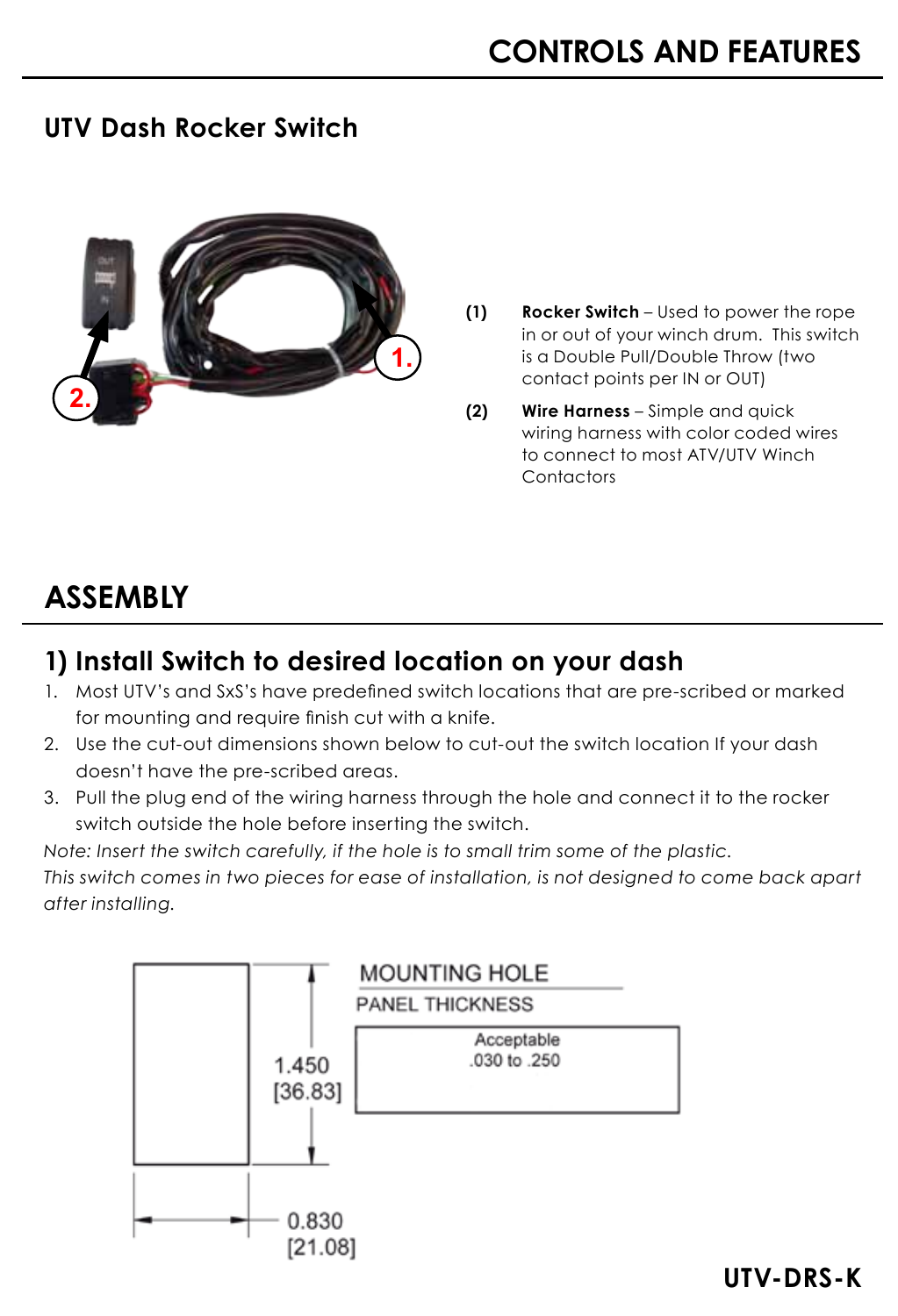# **WIRING**

## **2) Connect wires to your winch contactor.**

This Rocker Switch Kit comes with a pre-wired plug with harness and only requires the conection of the (4) wires at the end to be conected to your winch's electrical contactor/ solenoid.

**GREEN Wire** – to be conected to the small GREEN wire on the Winch's Contactor or the lead that will run the winch direction -IN- if your contactor is wired differently than the KFI contactor.

**BLACK Wire** – to be conected to the small BLACK wire on the Winch's Contactor or the lead that will run the winch direction -OUT- if your contactor is wired differently than the KFI contactor.

**RED Wire** – to be conected to a power source that is HOT when the key or ignition is turned on.

**WHITE Wire** – to be conected to the NEGATIVE (-) post on the contactor (typically with the Black painted end) or grounded to the Frame.

If everything is wired correctly the switch will light up when your ignition is turned on and shut off when you ignition is turned off. Also check to make sure IN runs the winch IN and OUT runds the winch OUT. If the winch runs the opposite direction switch around the small GREEN and BLACK wires to correct the issue.

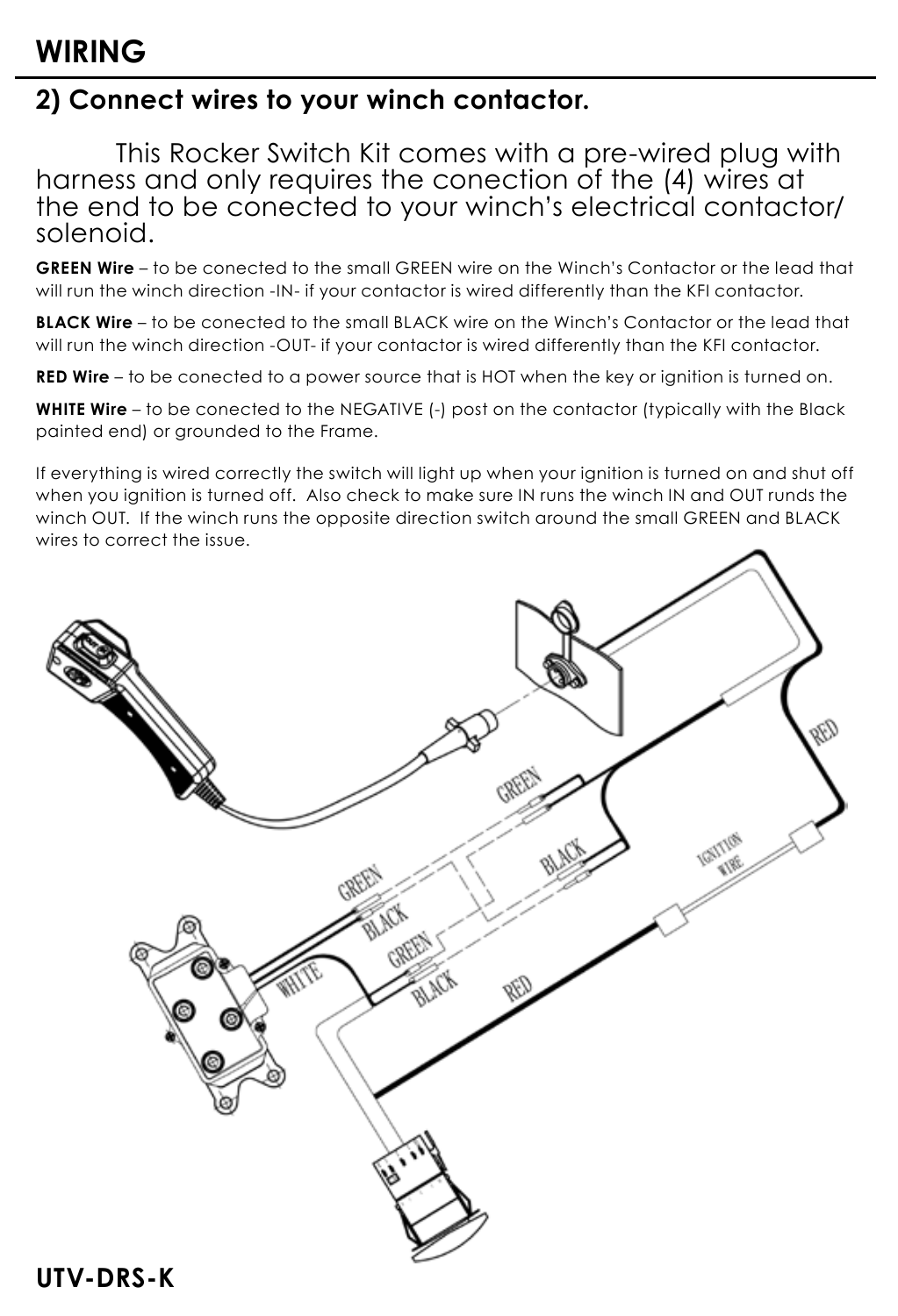### **Switch Wiring Diagram**



**Terminal #2, #5, #8 and #10** – Power to Switch (+) (Connect to RED wire on contactor) - #8 and #10 are for ignition power to LED's

**Terminal #1 and #4** – Signal for Winch -IN- (Connect to small GREEN wire on contactor)

**Terminal #3 and #6** – Signal for Winch -OUT- (Connect to small BLACK wire on contactor)

**Terminal #7 and #9** – Ground (-) for LED (Connect to Frame ground or Battery (-) NEGATIVE post on the contactor)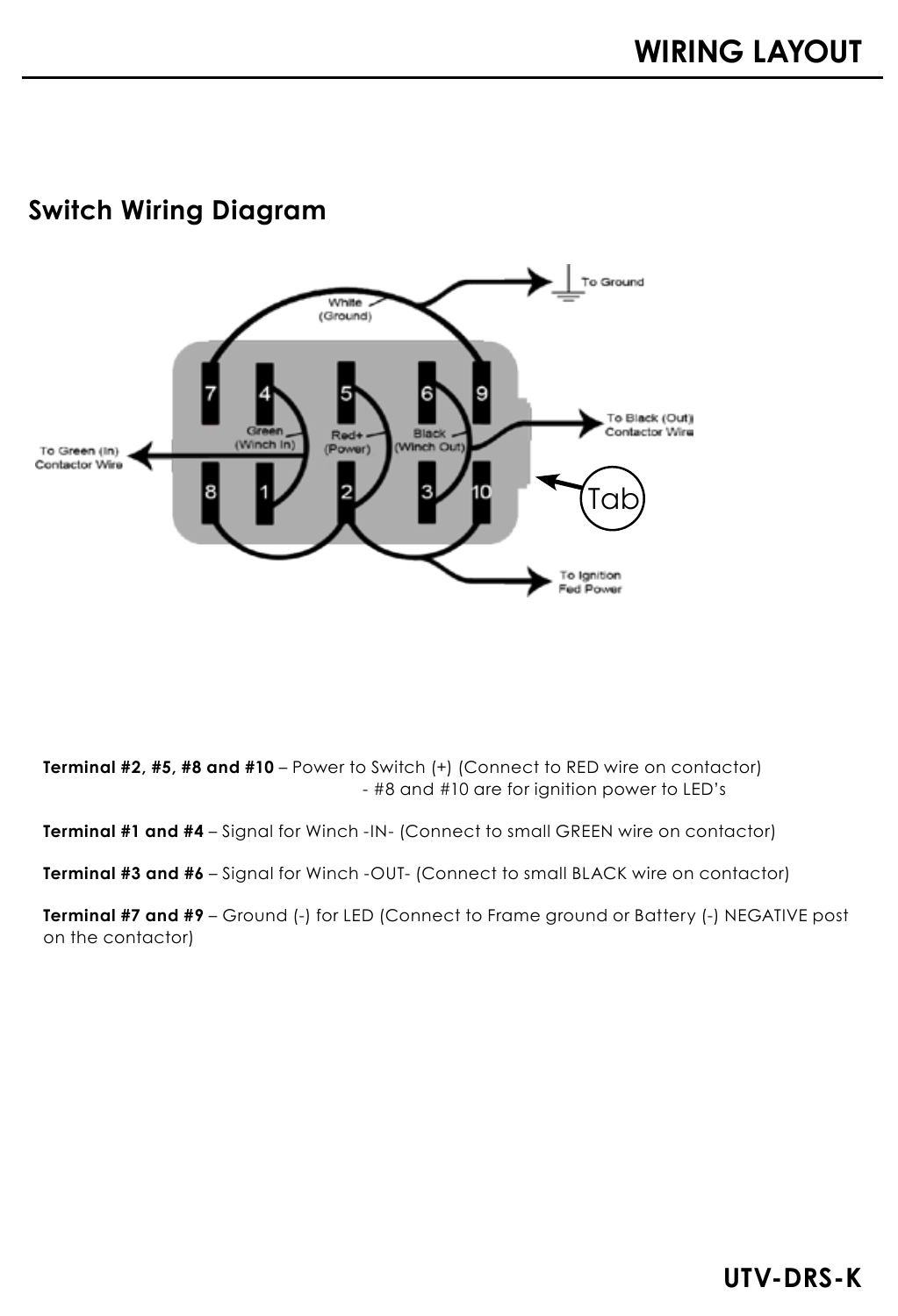Note: Before installing make sure you have the correct orientation for the switch with the tab facing towards you.

- 1. Insert the blue diodes (A) first and small spring (B) second into the designated hole on each side shown in Figure 1.
- 2. Insert the two large springs (C) into the designated holes on each side shown in Figure 1.
- 3. Set the clips (D) Face up into the designated location shown in Figure 1.
- 4. Set the white rocker plunger onto the post in the top portion of the switch shown in Figure 2.
- 5. Take the top portion of the switch and set it on the bottom portion. Shown in Figure 3.
- 6. Note: The "In" position is lined up with the (Tab) on the one side of the switch so you know how to attach it back together correctly. Shown in **Figure 3.**
- 7. There is a clip on each side of the rocker switch. Push the top portion of the switch down and snap the clips into place. Shown in **Figure 3.**



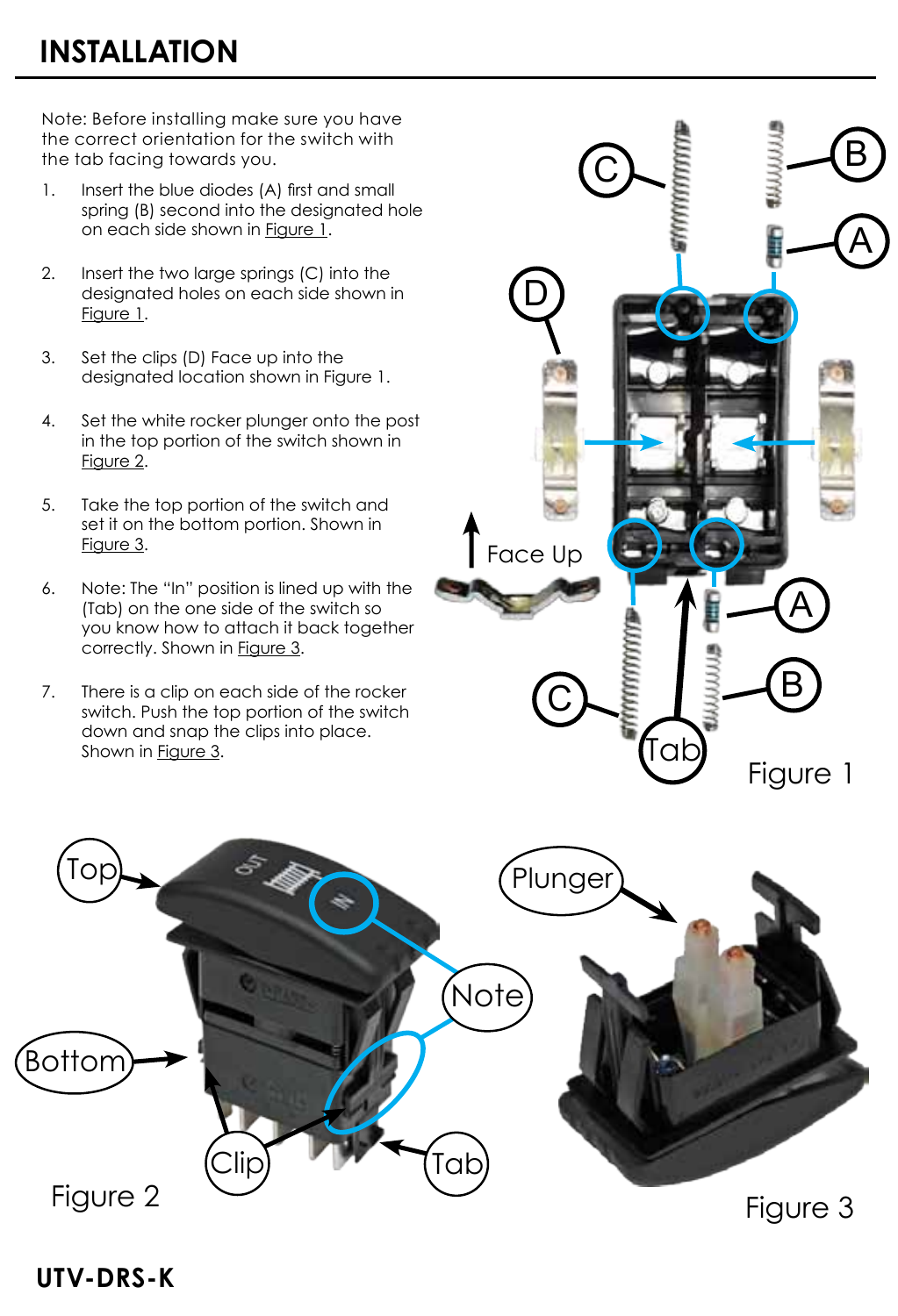#### **WARRANTY**

KFI Products 1 YEAR LIMITED WARRANTY

#### **Warranty Qualifications**

Kappers Fabricating, Inc. (KFI) will warranty with a copy of your sales receipt from one of KFI's retail locations as proof of purchase.

#### **Repair/Replacement Warranty**

Kappers Fabricating, Inc. (KFI) warrants to the original purchaser that the mechanical and electrical components will be free from defects in materials and workmanship for a period of one (1) year from the original date of purchase. We will repair or replace, at our discretion, parts found to be defective due to materials or workmanship. This warranty applies only to products which have been properly assembled, adjusted, and operated in accordance with the instructions contained within the product manual. This warranty does not apply to any product of Kappers Fabricating, Inc. that has been subject to alteration, misuse, abuse, improper assembly or installation, or shipping damage.

#### **Do Not Return The Unit To The Place Of Purchase**

In the event you have a claim under this warranty, contact KFI's Technical Service and KFI will troubleshoot any issue via phone or e-mail. If the problem is not corrected by this method, KFI will, at its option, authorize evaluation, repair or replacement of the defective part or component at a KFI Service Center. KFI will provide you with a case number for warranty service. Please keep it for future reference. Repairs or replacements without prior authorization, or at an unauthorized repair facility, will not be covered by this warranty.

#### **Warranty Exclusions**

This warranty does not cover the following repairs and equipment:

#### **Normal Wear**

This product needs periodic parts and service to perform well. This warranty does not cover repair when normal use has exhausted the life of a part or the equipment as a whole.

#### **Other Exclusions**

This warranty excludes: Cosmetic defects such as paint, decals, etc. Failures due to acts of God and other force majeure events beyond the manufacturer's control. Problems cause by parts that are not original KFI Products parts. Failures due to Water intrusion.

### **Limits of Implied Warranty and Consequential Damage**

THIS WARRANTY DOES NOT APPLY TO ANY INCIDENTAL OR CONSEQUENTIAL DAMAGES AND ANY IMPLIED WARRANTIES ARE LIMITED TO THE SAME TIME PERIODS STATED HEREIN FOR ALL EXPRESSED WARRANTIES.

THE WARRANTY SET FORTH ABOVE IS THE ONLY WARRANTY. THERE ARE NO OTHER WARRANTIES, EXPRESS OR IMPLIED, INCLUDING BUT NOT LIMITED TO IMPLIED WARRANTIES OF MERCHANTABILITY OR FITNESS FOR A PARTICULAR PURPOSE.

Some states do not allow the exclusion of implied warranties or the exclusion or limitation of liability for incidental or consequential damages, or limitations on how long an implied warranty lasts, so the above limitation or exclusion may not apply to you. This warranty gives you specific legal rights. You may also have other rights that vary from state to state.

## **Contact Information**

#### **Address**

KFI Products Customer Service 721 Sata Drive Spring Valley, MN 55975 www.kfiproducts.com

#### **Technical Service**

Mon – Thu, 8:00 AM – 5:00 PM (CST) Fri, 8:00 AM - 1:00 PM (CST) Toll Free: 1-877-346-2050 tech@kfiproducts.com